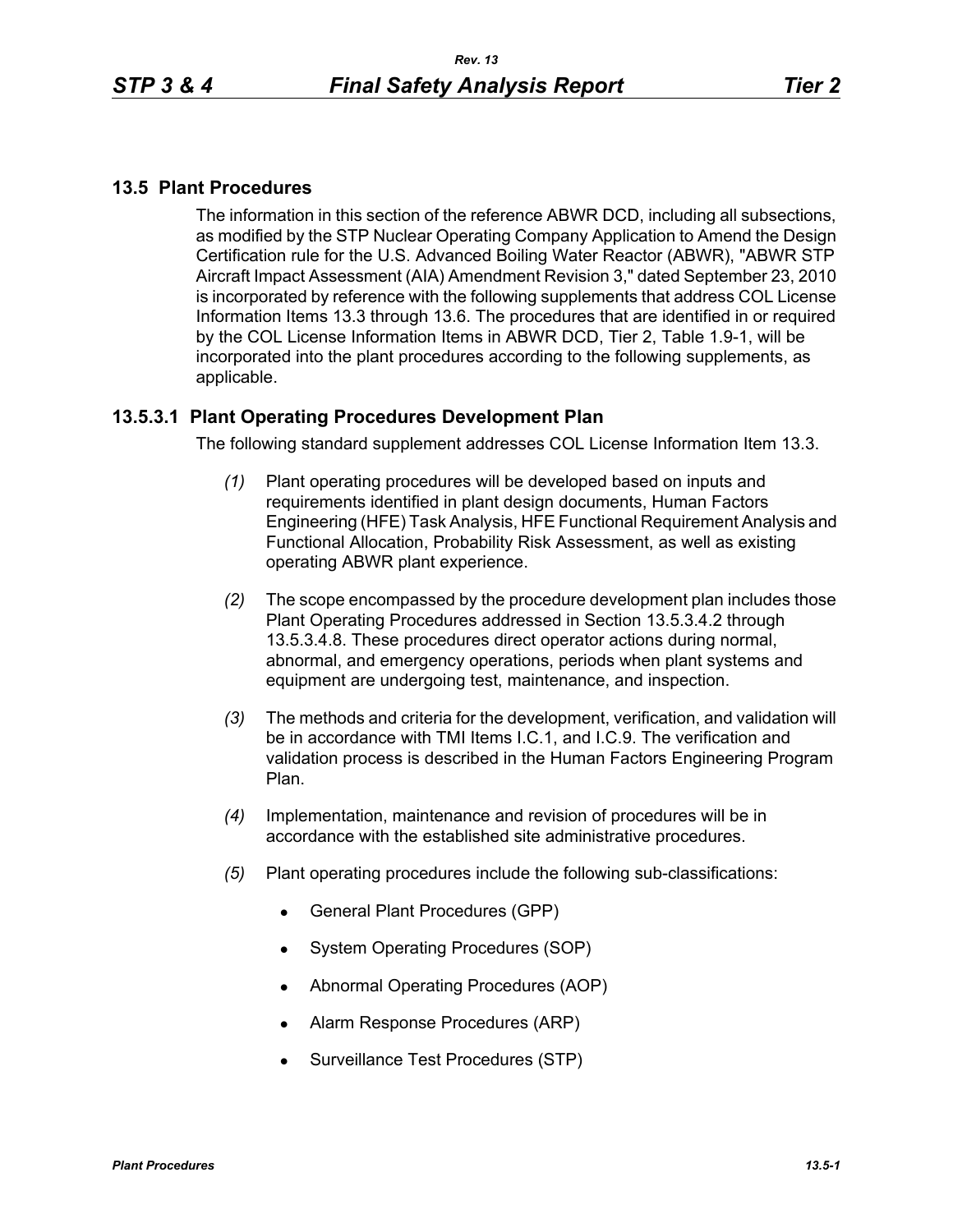- *(6)* A procedure writer's guide will be developed and implemented that defines the process for developing GPP, SOP, AOP, ARP, and STP. For multi-unit sites with existing operating units, the Writers Guide in use for the operating units will be used to ensure consistent site operation. The guide will contain sufficiently objective criteria so that procedures developed are complete, accurate, consistent in organization, style, and content, easy to understand. It will provide instructions for procedure content and format, including the writing of action steps and the specification of acceptable acronym lists and acceptable terms to be used.
- *(7)* The content of the GPPs, SOPs, and STPs will incorporate the following elements as applicable.
	- **Title**
	- Discussion
	- References
	- **Prerequisites**
	- Precautions (including warnings, cautions, and notes)
	- Limitations and actions
	- Required operator actions
	- Acceptance criteria (Surveillance Test Procedures only)
	- References
	- **Attachments**
- *(8)* The format for the Abnormal Operating Procedures (AOPs) and procedures for other significant events will include the following, as appropriate:
	- Symptoms
	- Automatic actions
	- Immediate operator actions
	- Subsequent operator actions
- *(9)* The format for the Alarm Response Procedures will include the following, as appropriate:
	- Alarm message description
	- Automatic actions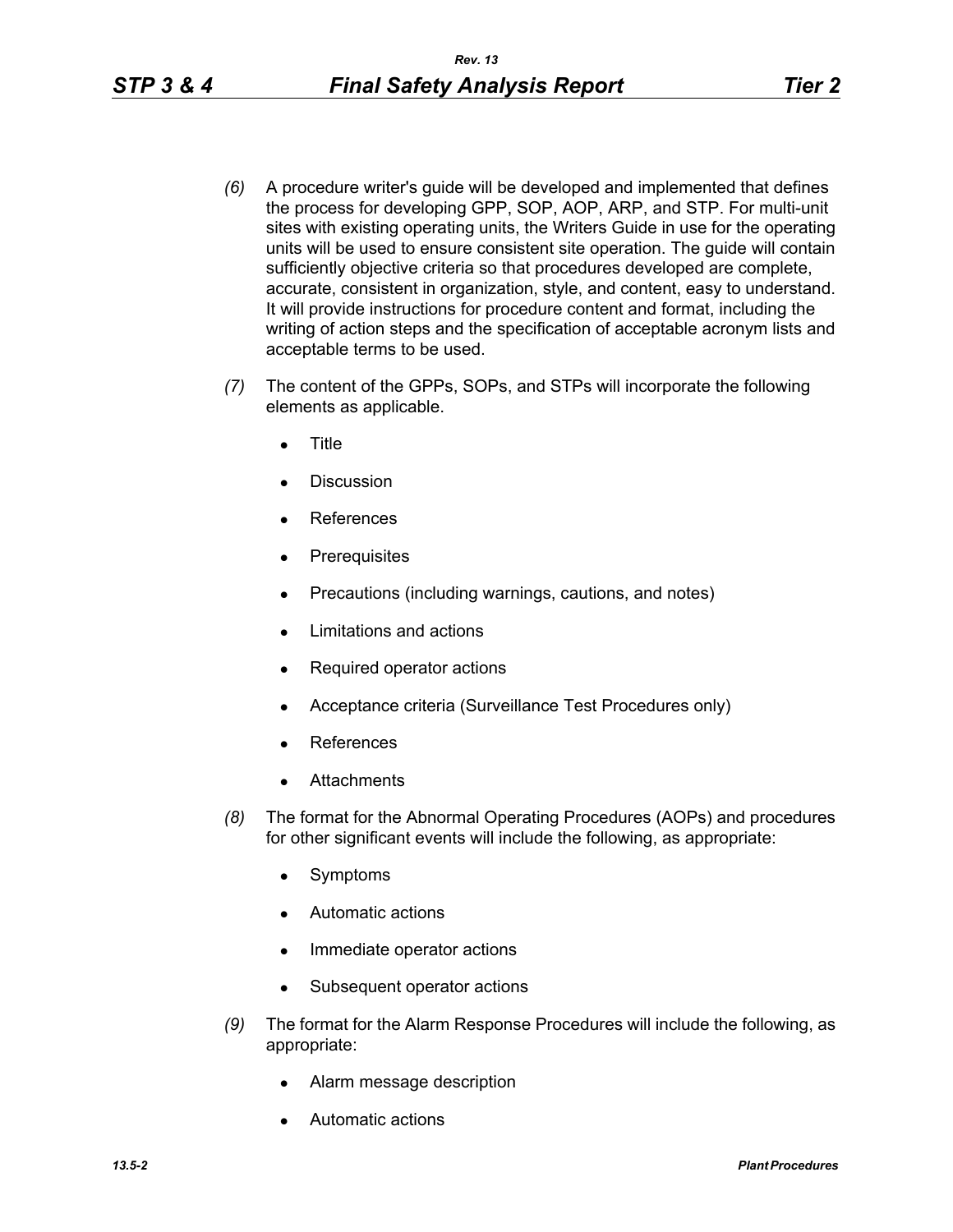- Operator actions
- Probable causes

#### **13.5.3.2 Emergency Operating Procedures**

The following standard supplement addresses COL License Information Item 13.4.

- *(1)* STP will utilize the approved Emergency Procedure Guidelines (EPG) as found in Chapter 18 of the Design Control Documents Tier 2, based on the BWR Owners Group EPG Revision 4.
- *(2)* A plant specific Emergency Operating Procedure (EOP) writer's guide will be developed and implemented. The writer's guide will contain objective criteria that will require that the emergency procedures are consistent in organization, style, content, and usage of terms. Guidance for the development of EOP's will come from NUREG-0899, NUREG-1358 (including Supplement 1) and NUREG/CR-5228.
- *(3)* EOPs will be in a symptom-based format with clearly specified entry conditions that provide the operator guidance in response to upset plant conditions in which one or more key variables are out of limits, regardless the cause.
- *(4)* STP Plant Specific Technical Guidelines (PSTGs) will be generated based on analysis of transients and accidents that are specific to a site plant design and operating philosophy. The PSTGs will be derived from the ABWR EPGs.
- *(5)* As part of the emergency procedure development, a document will be generated identifying any significant deviations from the approved EPGs (including identification of additional equipment beyond that identified in the approved guidelines), along with all necessary engineering evaluations or analyses to support the adequacy of each deviation. As part of this evaluation a determination whether these deviations impact the analysis of controls and indications identified in Appendix 18 F of the Design Control Document Tier-2 will be performed.
- *(6)* Site-specific calculations will be performed to support generation of the curves and limits utilized in the EOPs.
- *(7)* EOPs will support the Plant Operations Training Program. They are verified and validated in the HFE program and evaluated in the STP Human Factors Engineering Program. The EOPs will also be completed in time to support the Plant Operations Training Program. The Procedure Generation Package (PGP) for EOPs will be submitted to the NRC 3 months prior to formal operator training on EOPs.
- *(8)* Implementation, maintenance, and revision of procedures will be in accordance with the established site administrative procedures.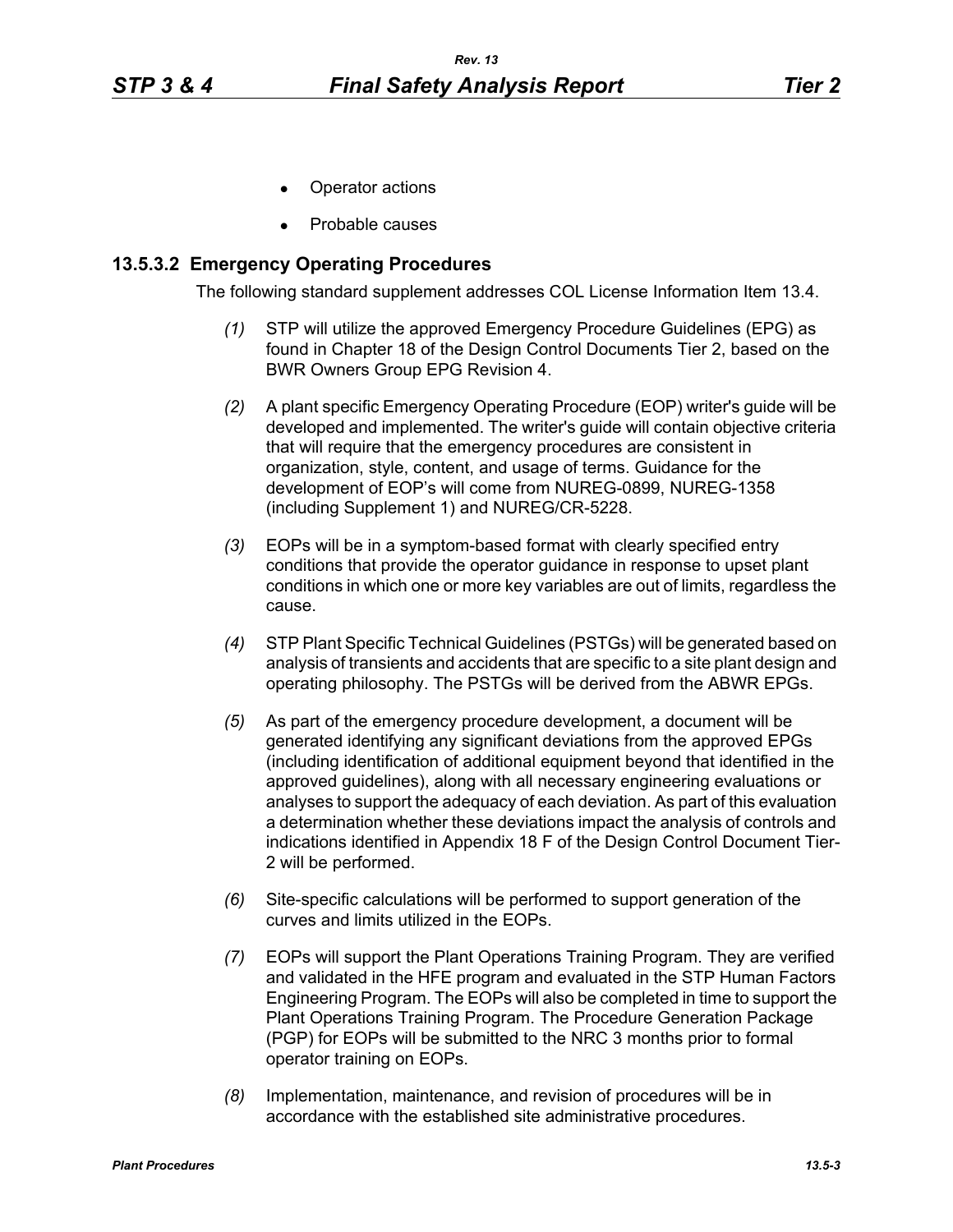# **13.5.3.3 Implementation of the Plan**

The following standard supplement addresses COL License Information Item 13.5.

### **13.5.3.3.1 Administrative Procedures**

- *(1)* Administrative procedures are those procedures that (a) provide the administrative controls with respect to performing activities or evolutions, and (b) define and provide controls for operational activities of the plant staff. Examples of procedures that fall in this category are identified in section 13.5.3.4.1.
- *(2)* Regulatory Guide (RG) 1.33, Rev. 2, will be used as a guide for the preparation of plant administrative policies and procedures. The requirements of the STP FSAR 17.2 (Quality Assurance During the Operations Phase) will be met for those systems and components listed in section 13.5.3.4.1 to which 10 CFR 50 Appendix B requirements apply.
- *(3)* Administrative procedures will be developed based upon the experiences of other STP operating plants and will be consistent with STP guidelines.
- *(4)* The responsibility for preparing, maintaining and approving plant procedures will be assigned by an STP administrative procedure. Procedures will be assigned to an STP organization and manager based on content, intended user, and importance to plant operation. Safety-related procedures will be reviewed by the Plant Operations Review Committee (PORC) and approved by the Plant Manager.

### **13.5.3.3.2 Maintenance and Other Procedures**

- *(1)* Procedures under this category address specific site-wide programs as they relate to maintenance and general operations. Procedures in this category are normally developed consistent with STP guidelines and based on the experiences of other operating plants.
- *(2)* A list of typical procedures included in the scope of the Maintenance and Other Operating Procedures is provided in Section 13.5.3.4.2 and 13.5.3.4.3. It is not necessary for all the procedures to contain titles exactly as listed, but all systems, evolutions, and events listed that are applicable to the ABWR certified design will be covered.
- *(3)* The existing procedures in use at STP 1 & 2 will be used to ensure consistent site operation. A review will be performed to ensure that the existing administrative procedures are consistent with the STP 3 & 4 FSAR. Should any changes be necessary to those procedures as a result of ABWR unique features, the procedures will be updated using the existing procedure change process.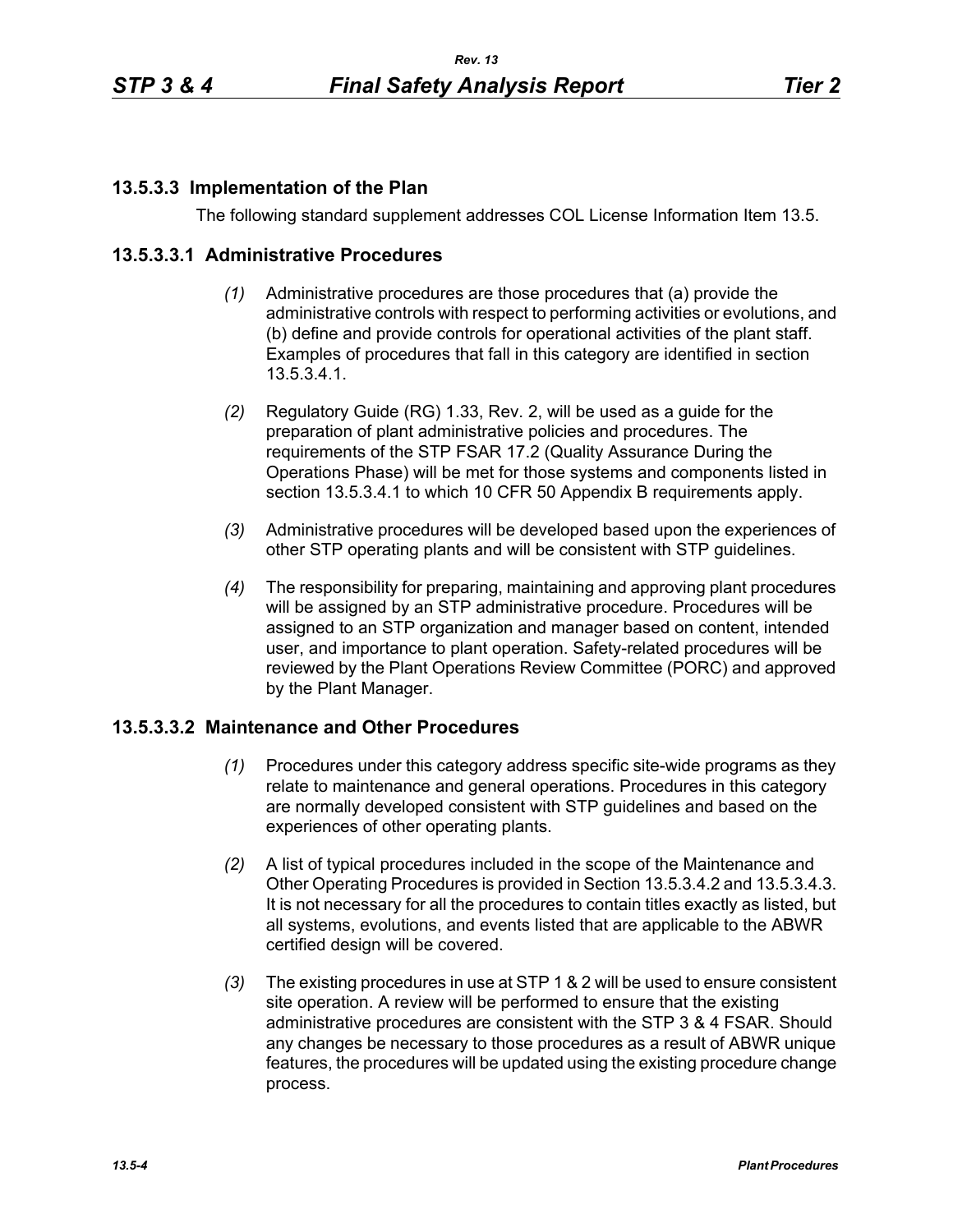*(4)* STP procedures will be prepared following the STP guidelines listed above and be issued six months prior to the commencement of the Preoperational Test Program.

#### **13.5.3.4 Procedures Included In Scope Of Plan**

The following standard supplement addresses COL License Information Item 13.6.

The following is a list of typical procedures that will be included in the scope of the Plant Procedures Development Plan. It is not necessary for all the procedures to contain titles exactly as listed, but all systems, evolutions, and events listed that are applicable to the ABWR nuclear power station will be covered.

#### **13.5.3.4.1 Administrative Procedures**

Administrative Procedures are those procedures that (1) provide the administrative controls with respect to performing activities or evolutions and (2) define and provide controls for operational activities of the plant staff. These include:

- *(1)* Control ( i.e. control of activies or evolutions)
	- Procedure review and approval
	- Equipment control procedures
	- Control of maintenance and modifications
	- Fire protection procedures
	- Crane operation procedures
	- Temporary changes to procedures
	- Temporary procedures
	- Special orders of a transient or self-cancelling character
	- Special Nuclear Material (SNM) Material Control and Accounting Program
- *(2)* Specific Procedures (i.e. operational activities for plant staff)
	- Standing orders to shift personnel including the authority and responsibility of the shift supervisor, licensed senior reactor operator in the control room, control room operator, and shift technical advisor
	- A process for implementing the safety/security interface requirements of 10 CFR 73.58.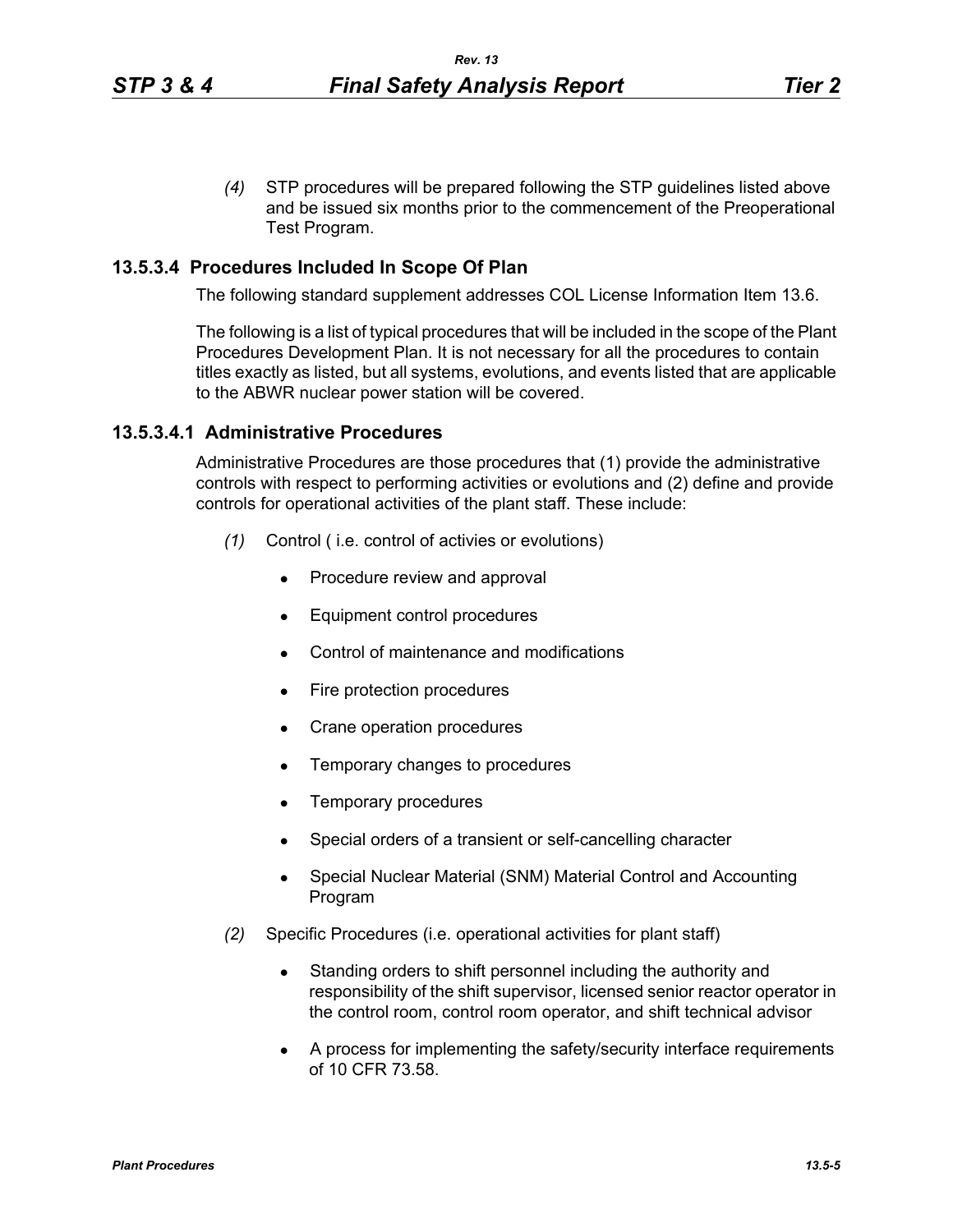- A process is in effect between the time of issuance of the combined license and prior to Security Program implementation during the design and construction period to implement the safety/security interface requirements of 10 CFR 73.58 and the guidance of RG 5.74. This process is used to manage safety/security interface while the security procedures and emergency plan implementing procedures are being developed and implemented.
- Assignment of shift personnel to duty stations and definition of "surveillance area"
- Shift relief and turnover
- Fitness for duty
- Control room access
- Limitations on work hours
- Feedback of design construction and applicable important industry and operation experience
- Shift Supervisor administrative duties
- Verification of correct performance of operating activities

## **13.5.3.4.2 Maintenance and Other Operating Procedures**

Procedures will be provided to guide operation during maintenance and modification procedures that require operator actions to be taken in the main control room or remote shutdown panel including the following:

- *(1)* Exercising of equipment that is normally idle but that must operate when required
- *(2)* Removal of reactor head
- *(3)* Plant radiation protection procedures
- *(4)* Emergency preparedness procedures
- *(5)* Instrument calibration and test procedures
- *(6)* Chemical-radiochemical control procedures
- *(7)* Radioactive waste management procedures
- *(8)* Maintenance and modification procedures
- *(9)* Material control procedures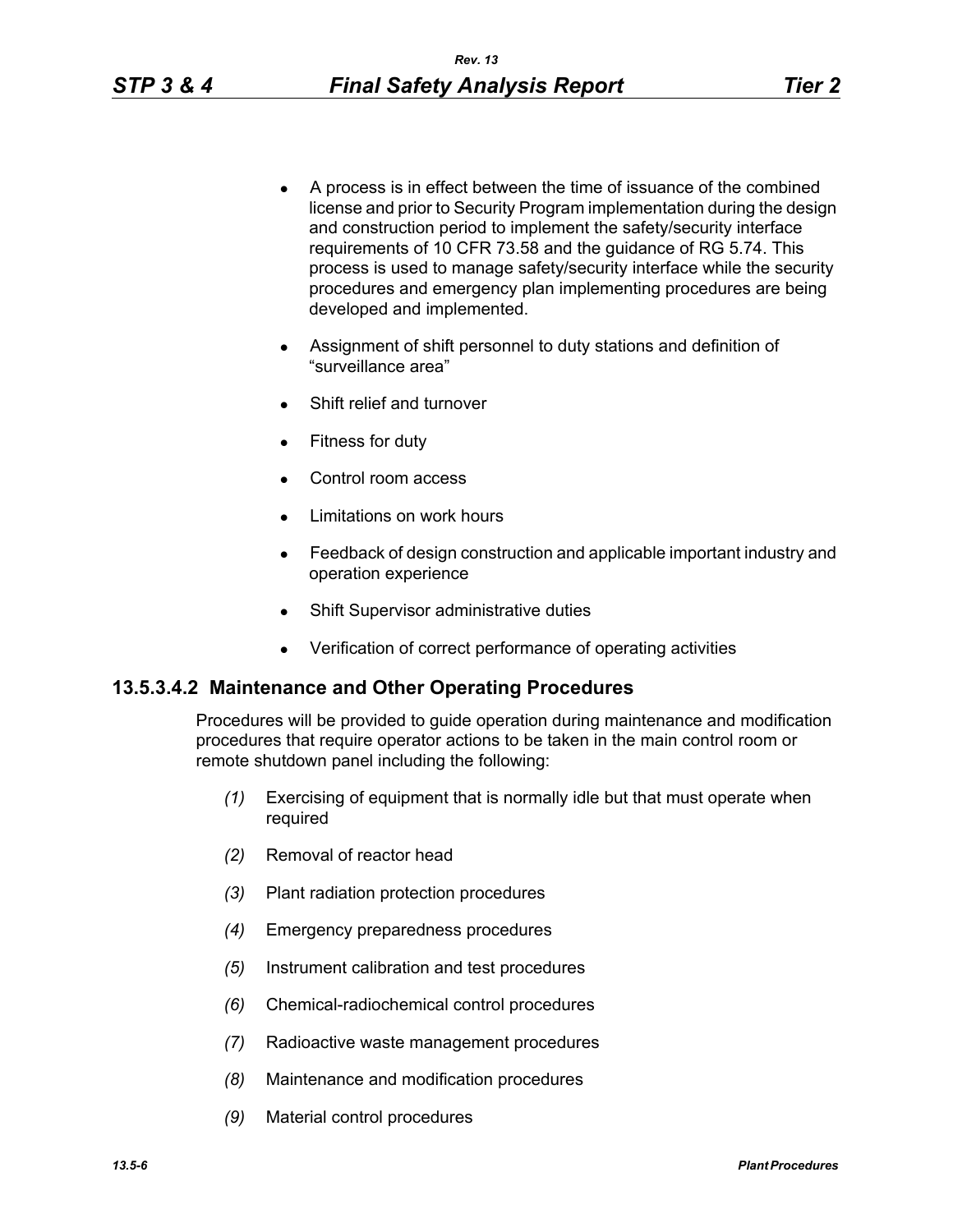- *(10)* Precautions for performing testing, maintenance and inspections of Main Control Room and Remote Shutdown control panels
- *(11)* Activation and implementation of the facility emergency plan

#### **13.5.3.4.3 Radiation Control Procedures**

The following procedures will be provided as discussed in Section A 7(d) of ANSI/ANS-3.2

- *(1)* Mechanical vacuum pump operation
- *(2)* Air ejector operation
- *(3)* Packing steam exhauster operation
- *(4)* Sampling
- *(5)* Air ejection, ventilation, and stack monitor
- *(6)* Area radiation monitoring system operation
- *(7)* Process radiation monitoring system operation
- *(8)* Meteorological monitoring
- *(9)* Discharge of effluents
- *(10)* Dose calculations

Equipment-specific requirements (items 1 through 7) will be addressed in the System Operating Procedures and elements that must be incorporated for the entire site (items 8 through 10) will be addressed in Administrative or Maintenance Procedures.

### **13.5.3.4.4 General Plant Procedures**

Integrated operating procedures provide instruction for the integrated operation of the plant. As discussed in Section A5 of ANSI/ANS-3.2, typical integrated operating procedures will include evolutions listed below:

- *(1)* Cold Shutdown to Hot Standby
- *(2)* Hot Shutdown to Startup
- *(3)* Recovery from Reactor Trip
- *(4)* Operation at Hot Standby
- *(5)* Turbine Startup and Synchronization of Generator
- *(6)* Changing Load and Load Following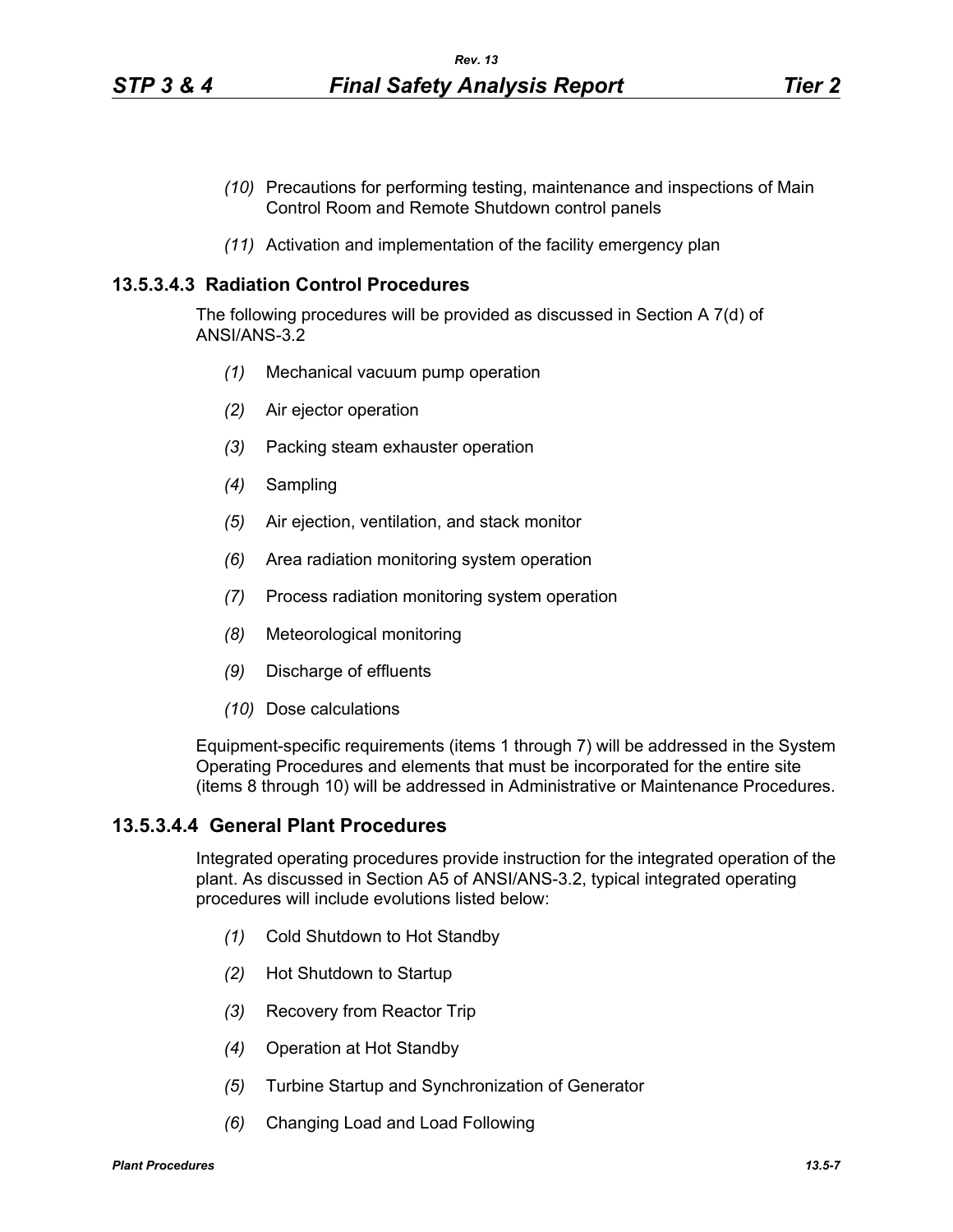- *(7)* Power Operation and Process Monitoring
- *(8)* Power Operation with Less than Full Reactor Coolant Flow
- *(9)* Plant Shutdown to Hot Standby
- *(10)* Hot Standby to Cold Shutdown
- *(11)* Preparation for Refueling and Refueling Equipment Operation
- *(12)* Refueling and Core Alternations

## **13.5.3.4.5 System Operating Procedures**

Instructions for energizing, filling, venting, draining, starting up, shutting down, changing modes of operation, returning to service following testing (if not contained in the applicable testing procedure), and other instructions appropriate for operation of systems and prevention of water hammer will be delineated in System Operating Procedures. As discussed in Section A3 of ANSI/ANS-3.2, typical System Operating Procedures are listed below:

- *(1)* Nuclear Steam Supply System (Vessel and Recirculating System)
- *(2)* Control Rod Drive System
- *(3)* Reactor Water Cleanup System
- *(4)* Standby Liquid Control System
- *(5)* Residual Heat Removal System
- *(6)* High Pressure Core Flooder System
- *(7)* Reactor Core Isolation Cooling
- *(8)* Automatic Depressurization System
- *(9)* Reactor Building Cooling Water System
- *(10)* Containment
	- Maintaining Integrity
	- Containment Ventilation System
	- Inerting and Deinerting
- *(11)* Fuel Pool Cooling and Cleanup System
- *(12)* Main Steam System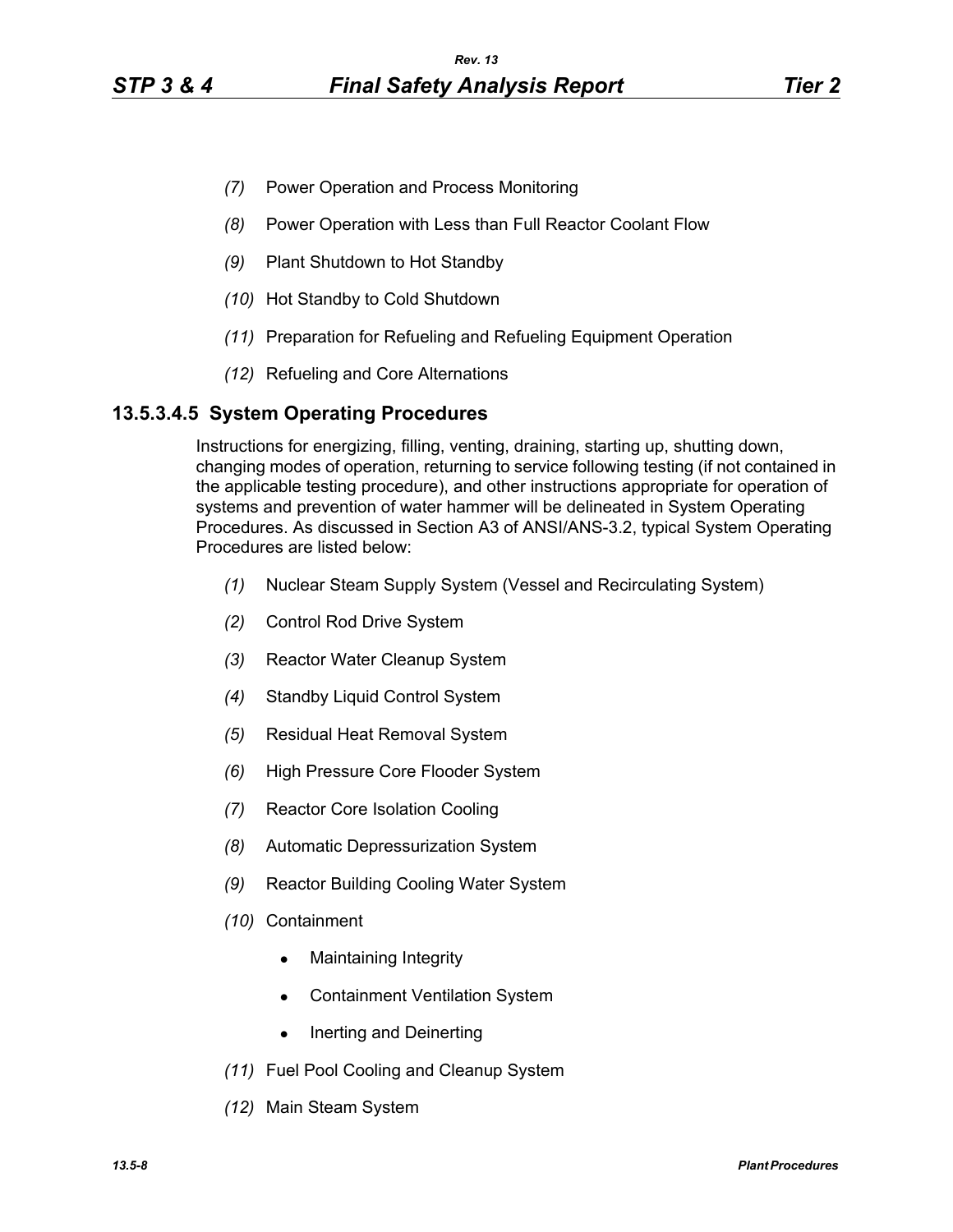- *(13)* Turbine/Generator System
- *(14)* Condensate System
- *(15)* Feedwater System
- *(16)* Makeup Water System
- *(17)* Reactor Building Service Water System
- *(18)* Turbine Building Service Water
- *(19)* Reactor Building HVAC System
- *(20)* Control Building HVAC System
- *(21)* Radwaste HVAC System
- *(22)* Standby Gas Treatment System
- *(23)* Instrument Air System
- *(24)* Electrical System
	- Offsite: Circuits between offsite transmission network and the onsite Class 1E distribution system
	- Onsite: Emergency Power Sources (e.g., Diesel generator, batteries)
		- –- AC System
		- –- DC System
- *(25)* Neutron Monitoring System
	- Startup Range Neutron Monitoring System
	- Power Range Neutron Monitoring System
	- Traversing In-core Probe System
- *(26)* Reactor Protection System
- *(27)* Rod Worth Minimizer

### **13.5.3.4.6 Alarm Response Procedures**

Procedures will be prepared for off-normal or alarm conditions that require operator action in the Main Control Room. An individual procedure will be written for each annunciator window containing instructions for each alarm associated with that window which is important to safety or the operation of the power plant. These instructions will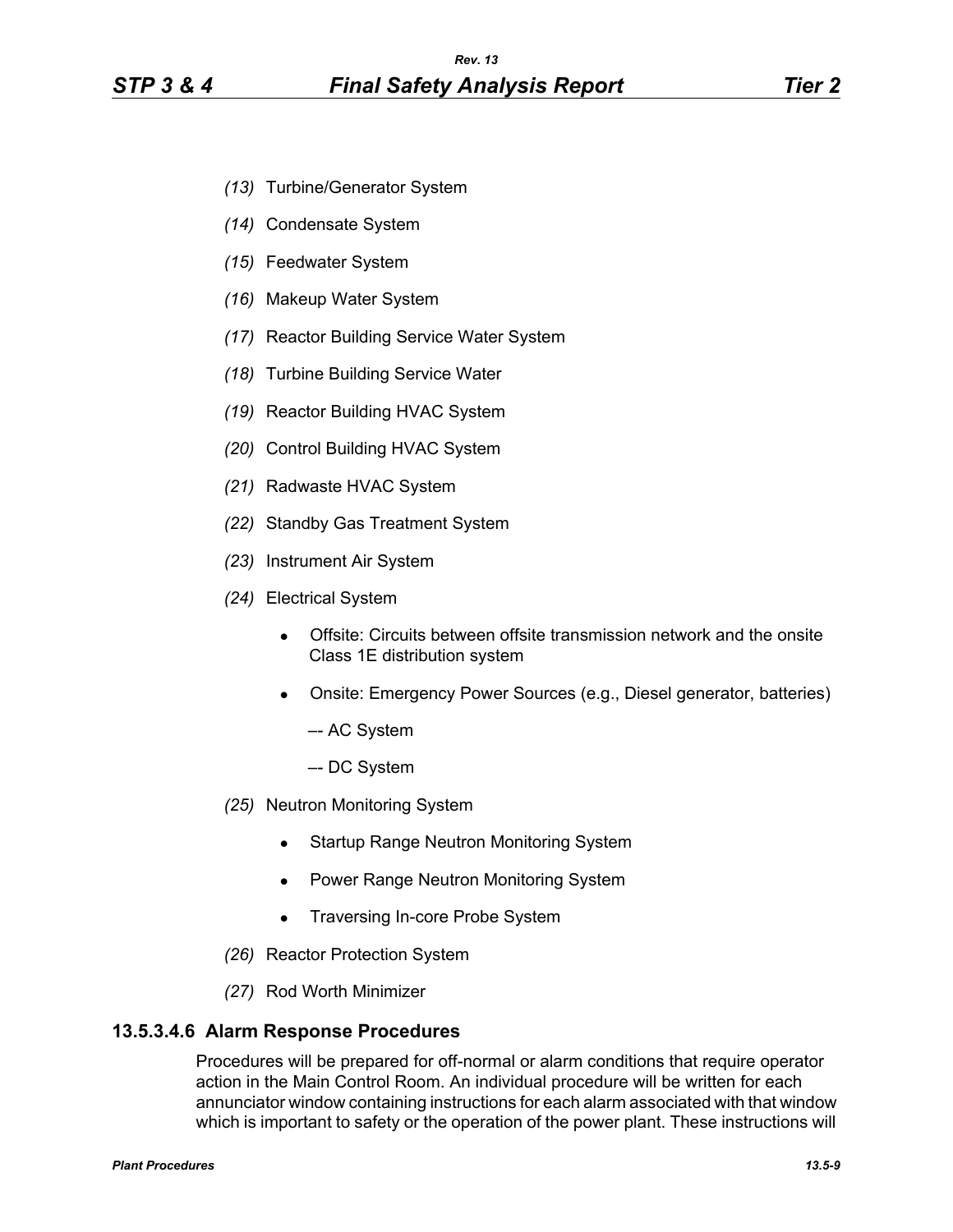normally contain (1) the meaning of the alarm, (2) the source of the signal, (3) the immediate action that is to occur automatically, (4) the immediate operator action, and (5) the long-range actions. If more than one alarm applies to a given procedure, repetition of the procedure may not be required if the applicable annunciators are listed at the beginning of the procedure.

Included in this procedure group will be specific guidance specifying operator actions in response to prolonged low level reactor coolant system leakage below Technical Specifications limits.

### **13.5.3.4.7 Abnormal Operating Procedures**

 As discussed in Section A 10 of ANSI/ANS-3.2, procedures will be provided to guide operation for significant events. Examples of such events are listed below.

- *(1)* Loss of Coolant (inside and outside primary containment, response to large and small breaks, including leak-rate determination)
- *(2)* Loss of Instrument Air
- *(3)* Loss of Electrical Power (and/or degraded power sources and Extended Loss of AC Power)
- *(4)* Loss of Core Coolant Flow
- *(5)* Loss of Condenser Vacuum
- *(6)* Loss of Containment Integrity
- *(7)* Loss of Service Water
- *(8)* Loss of Shutdown Cooling
- *(9)* Loss of Component Cooling System or Cooling to Individual Components
- *(10)* Loss of Feedwater or Feedwater System Failure
- *(11)* Loss of Protective System Channel
- *(12)* Miss-positioned Control Rod or Rods or Rod Drops
- *(13)* Inability to Drive Control Rods
- *(14)* Conditions Requiring Use of Standby Liquid Control System
- *(15)* Fuel Cladding Failure or High Activity in Reactor Coolant or Offgas
- *(16)* Fire in Control Room or Forced Evacuation of Control Room
- *(17)* Turbine and Generator Trips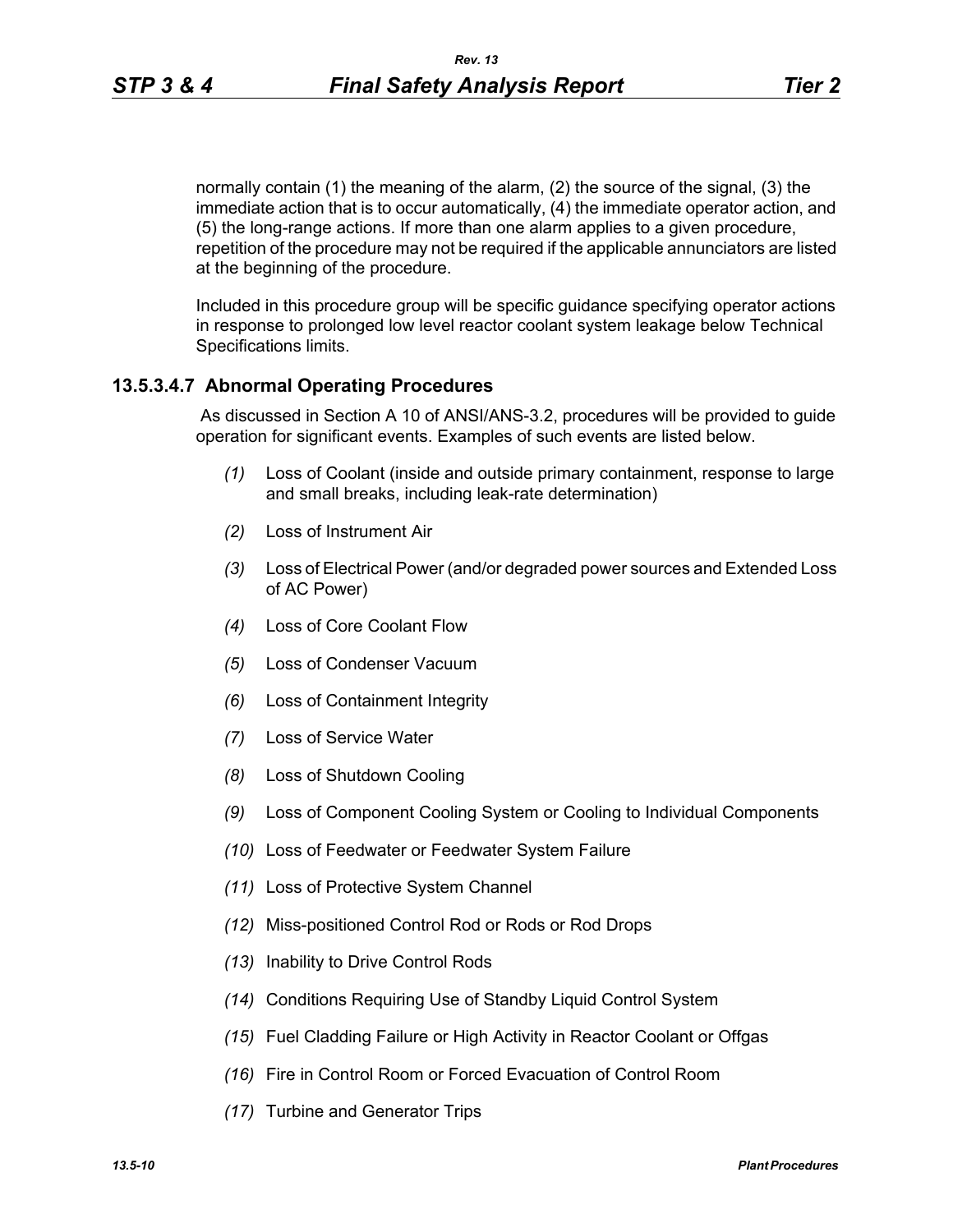- *(18)* Malfunction of Automatic Reactivity Control System
- *(19)* Malfunction of Pressure Control System
- *(20)* Reactor Trip
- *(21)* Plant fires
- *(22)* Acts of Nature (e.g., Tornado, flood, dam failure, earthquake)
- *(23)* Irradiated Fuel Damage While Refueling
- *(24)* Abnormal Releases of Radioactivity
- *(25)* Intrusion of Demineralizer Resin into Primary System
- *(26)* Hydrogen Explosions
- *(27)* Containment Isolation (including reopening of individual isolation valve following reset of safety injection or containment isolation valves)
- *(28)* Loss of Annunciators
- *(29)* Safe shutdown and cool-down under degraded core conditions (may be included in EOP actions)
- *(30)* Other expected transients that may be applicable

#### **13.5.3.4.8 Calibration, Inspection, and Test Procedures**

Procedures will be prepared for each surveillance test, inspection, or calibration required by Technical Specifications. As discussed in Section A8 of ANSI/ANS-3.2, examples of topics covered by surveillance test procedures are listed below:

- *(1)* Containment Leak Rate and Penetration Leak Rate Tests\*
- *(2)* Containment Isolation Tests
- *(3)* Containment Vacuum Breaker Tests
- *(4)* Containment Spray System Tests
- *(5)* Standby Gas Treatment System Tests (including filter tests)
- *(6)* Emergency Service Water System Functional Tests
- *(7)* Main Steam Isolation Valve Tests
- *(8)* Fire Protection System Functional Tests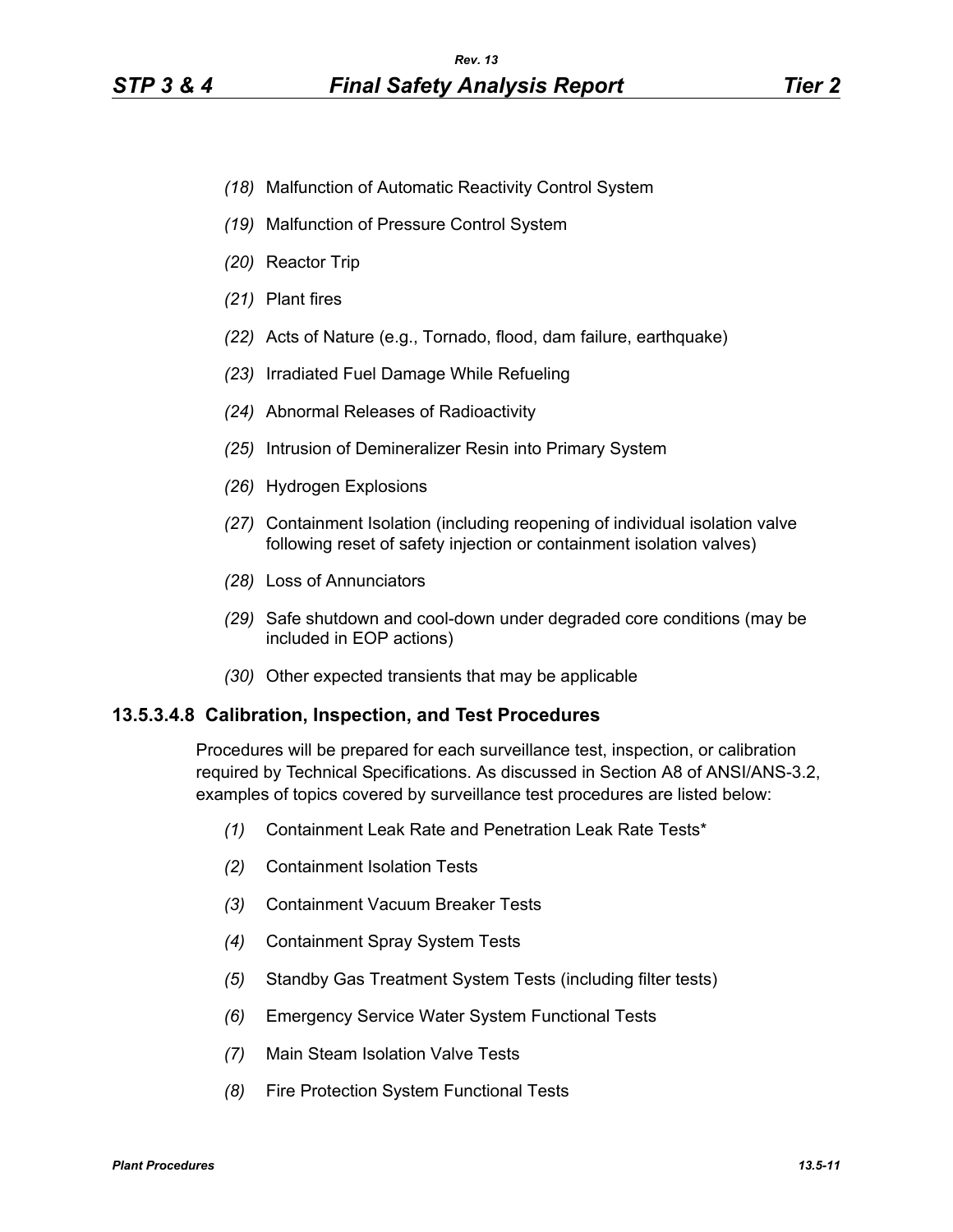- *(9)* Containment Monitoring System Tests
- *(10)* Emergency Core Cooling System Tests
- *(11)* Control Rod Operability and Scram Time Tests
- *(12)* Reactor Protection System Tests and Calibrations
- *(13)* Rod Block Tests and Calibrations
- *(14)* Refueling System Circuit Test
- *(15)* Standby Liquid System Tests
- *(16)* Core Thermal Limit Checks and Core Flux Monitor Calibrations
- *(17)* Emergency Power Tests
- *(18)* Reactor Core Isolation Cooling Tests
- *(19)* NSSS Pressurization and Leak Detection
- *(20)* Inspection of Reactor Coolant System Pressure Boundary
- *(21)* Inspection of Pipe Hanger Settings
- *(22)* Control Rod Drive System Functional Tests
- *(23)* Core Physics Surveillance, Including Heat Balance
- *(24)* Leak Detection System Tests\*
- *(25)* Area, Portable, and Air borne Radiation Monitor Calibrations
- *(26)* Process Radiation Monitor Calibrations
- *(27)* Safety Relief Valve Tests
- *(28)* Turbine Overspeed Trip Tests
- *(29)* Water Storage Tanks Level Instrumentation Calibrations
- *(30)* Reactor Building In-leakage Tests
- *(31)* Nitrogen Inerting System Tests
- \* Included in this procedure group will be guidance regarding conversion of various leakage measurements into a common leakage equivalent.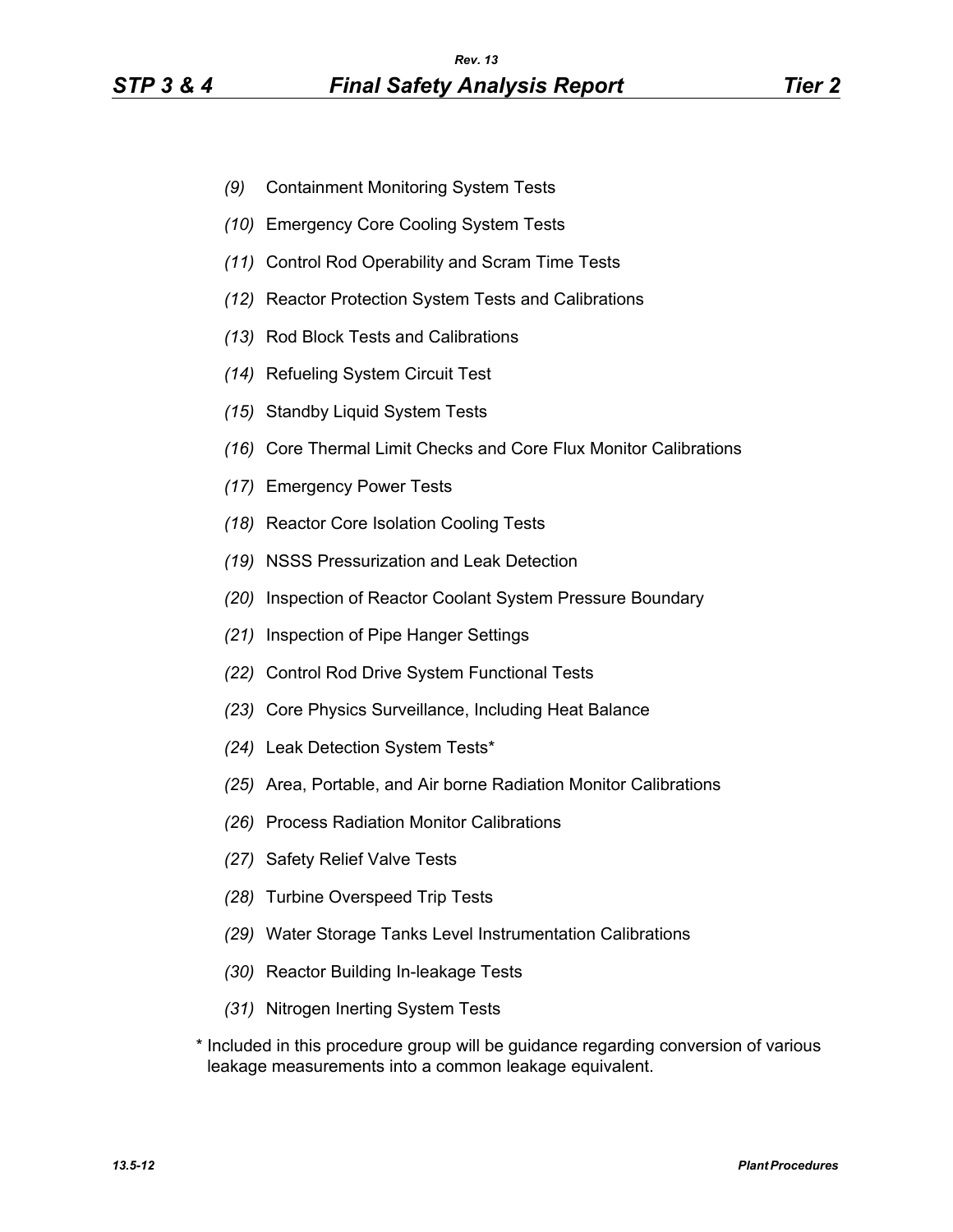# **13.5.3.4.9 Emergency Operating Procedures**

Procedures that are symptom-oriented will be prepared to provide the operator guidance for maintaining the reactor in a safe condition with any or all of the principal process variables for the reactor or containment initially outside of limits, regardless of cause. Such procedures do not require the operator to diagnose the cause of the upset. A list of events that procedures will cover are provided below:

- *(1)* RPV Control
- *(2)* Primary Containment Control
- *(3)* Secondary Containment Control
- *(4)* Radioactivity Release Control
- *(5)* Level Restoration (Alternate Level Control)
- *(6)* Emergency (RPV) Pressurization
- *(7)* Steam Cooling
- *(8)* RPV Flooding
- *(9)* Level/Power Control
- *(10)* (Primary) Containment Flooding

### **13.5.3.5.1 Supporting Documents**

*(1)* ABWR Tier 2 Rev. 04, Appendix 18A, Emergency Procedure Guidelines

### **13.5.3.5.2 Regulation and Regulatory Requirements**

- *(1)* NUREG-0737, Supplement No. 1, Clarification of TMI Action Plan Requirements, 1982
- *(2)* NUREG-0899, Guidelines for the Preparation of Emergency Operating Procedures, 1982
- *(3)* NUREG-1358, Lessons Learned From the Special Inspection Program for Emergency Operating Procedures, 1989
- *(4)* NUREG-1358, Lessons Learned From the Special Inspection Program for Emergency Operating Procedures, Supplement 1,1992
- *(5)* NUREG/CR-5228, Techniques for Preparing Flowchart Format Emergency Operating Procedures, Volumes 1 and 2,1989